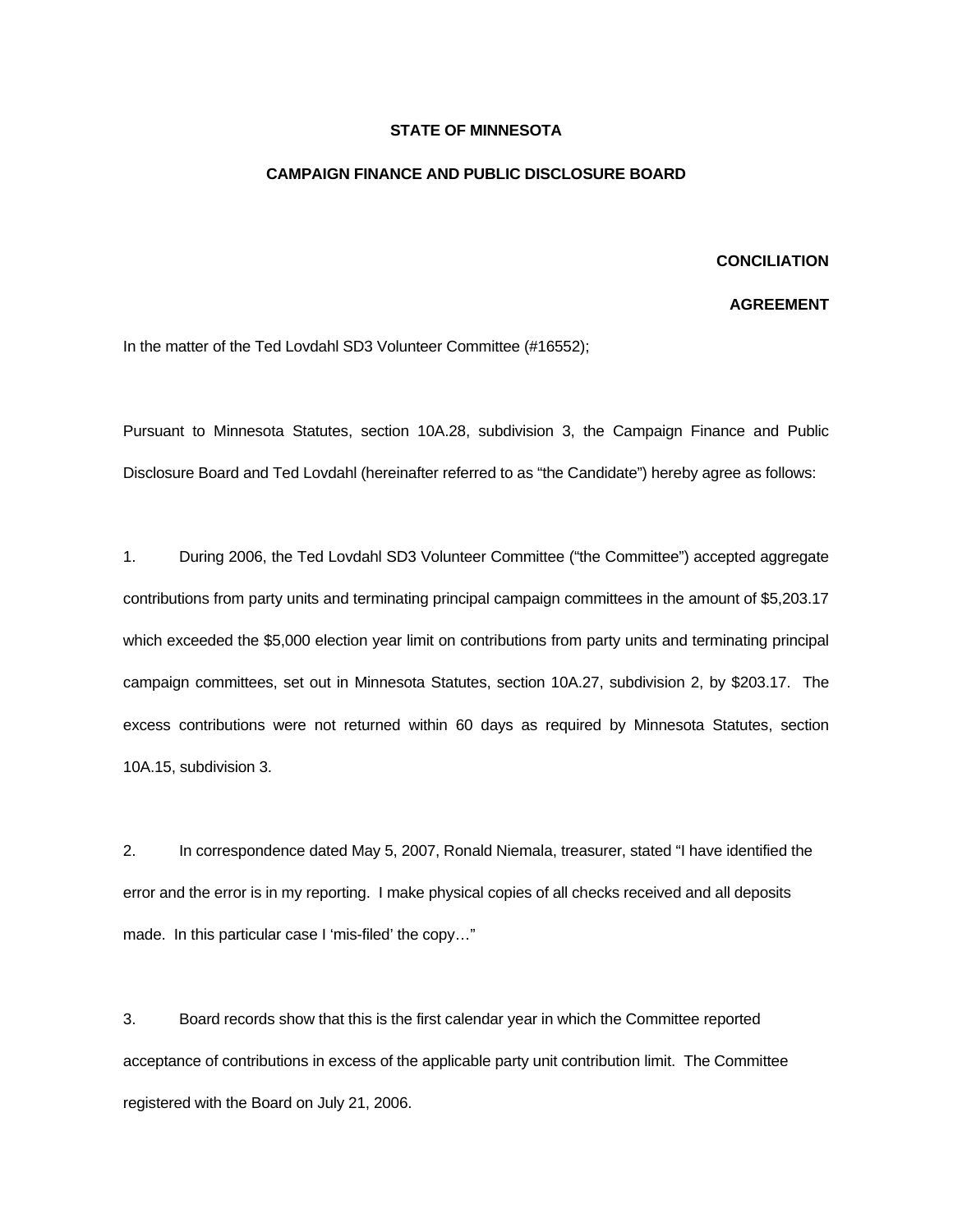4. The parties agree that the Committee accepted cumulatively-excessive contributions from party units and terminating principal campaign committees in calendar year 2006 resulting in an inadvertent violation of Minnesota Statutes, Section 10A.27, subdivision 2.

5. The Candidate hereby agrees to return \$203.17 to party units that contributed to the committee in calendar year 2006. Copies of the check(s) and accompanying letter(s) returning the excess amount must be forwarded to the Board within 30 days after the date this Conciliation Agreement is signed by the Board chair.

6. The Board imposes a civil penalty of \$203.17, one times the amount by which the contributions exceeded the applicable limit, to be paid to the Board for deposit in the general fund of the state.

7. The Candidate hereby agrees to forward to the Board \$203.17 by check or money order payable to the STATE OF MINNESOTA within 30 days after the date this Agreement is signed by the Board chair. It is agreed by the parties that payment of the civil penalty of \$203.17 and this Conciliation Agreement will be a bar to any civil proceeding under Minnesota Statutes, section 10A.28, subdivisions 3 and 4.

8. It is further understood and agreed, however, that if the civil penalty of \$203.17 is not paid within the time specified in paragraph 7 above, then the Candidate will be personally liable to pay a civil penalty, under Minnesota Statutes, sections 10A.28 and 10A.34, subdivision 1, in an amount calculated as follows: